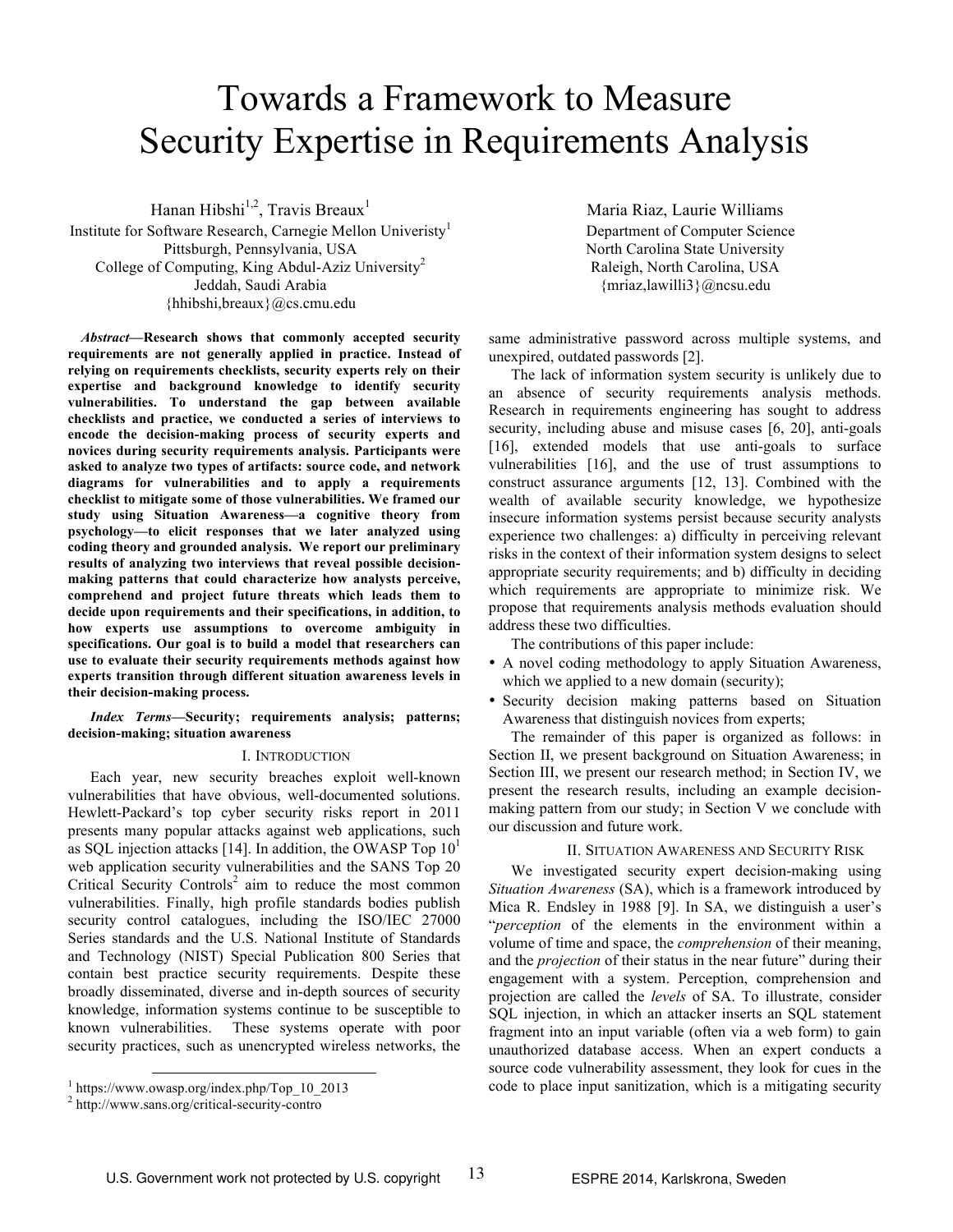requirement. Upon finding such cues (perception), analysts proceed to reason about whether the requirement has or has not been implemented (comprehension). Once understood, they can informally predict the likelihood of an SQL injection attack and the consequences on the system (projection).

We believe SA can be used to explain how analysts perform risk assessments. The NIST Special Publication 800- 30 defines risk as the product of the *likelihood* that a system vulnerability can be exploited and the *impact* that this exploit will have on the system. The ability to predict likelihood and impact depend on the analyst's ability to project prospective events based on what they have perceived and comprehended about the system's specification. If the expert succeeds in all three SA levels, then they have "good" SA and they should be able to make more informed decisions about security risks. Failure in any level results in "poor" SA that leads to incorrect decisions or no decisions at all. In section III, we describe our method to detect the SA-levels in security expert interviews.

The SA framework is flexible and could be customized according to the needs of a system. Examples of fields in which SA has been applied include military operations [7], command and control [11], cyber security [3, 15] and many others [8, 19]. Researchers have modeled SA in intelligent and adaptive systems [7, 11, 19]. Feng et al. [11] proposed a context-aware decision support system that models situation awareness in a command-control system. Their focus was to have entity agents based on a "rule-based inference engines" that provide decision support for users. They applied Endsley's concepts and focused on "Shared Situation Awareness" along with a computational model that they applied to a case study of a command and control application. Chen et al. extended a cyber intrusion detection system using a formalization of SA concepts; the logic formalization is derived from experts' experiences [3]. Jakobson proposed a framework of situation aware multi-agent systems that could be cyber-attack tolerant [15]. To our knowledge, SA has not been widely adopted in requirements engineering.

# III. RESEARCH METHOD

We chose an exploratory, qualitative research method that aims to understand the symbolic and cognitive processes of specific security analysts, as opposed to testing hypotheses against specific variables [5]. The purpose of this approach is to develop a theory of security analysis from a rich dataset that we can later test in a controlled experiment. Consequently, this theory is grounded in the domain and findings from this study are only valid for this dataset. Our method consists of three main phases:

- The *preparation phase*, in which we developed the research protocol, including customizing SA for security analysis, selecting the system artifacts to use in the security analysis, and the security analysts to interview;
- The *interview phase* where we elicited responses from the selected analysts; and
- The *qualitative data analysis phase* in which we coded the interview transcripts and systematically drew inferences from the data.

We employed coding theory [18] to link SA concepts to the dataset and validate whether our observations are consistent and complete with respect to that dataset. In the first cycle, we applied the *hypothesis coding* method to our dataset [18] using a predefined code list derived from Endsley's SA levels; this method tests the validity of the initial code list. In the second cycle, we applied theoretical coding to discover decisionmaking patterns from the dataset.

We now discuss the three phases.

# *A. The Preparation Phase*

The SA framework can be tailored to the field of interest by mapping SA levels to statements made by domain analysts. We tailored the framework by having the interviewer link the levels to software artifact features by verbally probing the analyst during the interview process. Thus, we expected the dataset to show how analysts build situation awareness and to help us further discover how perceptions of security risk evolve as the analyst's awareness increases. The inability to perceive risk may be due to limitations in analyst' knowledge or ambiguities in the artifacts. We define the SA levels as follows:

- *Level 1: Perception:* the participant acknowledges perceiving security cues in the given artifact. Examples include: "there is a picture of a firewall here" or "there are SQL commands in the code snippet." Each observation excludes any deeper interpretation into the meaning of the perception.
- *Level 2: Comprehension:* the participant explains the meaning of cues that they perceived in Level 1. They provide synthesis of perceived cues, analysis of their interpretations, and comparisons to past experiences or situations. Examples of comprehension include: "the firewall will help control inbound and outbound traffic..." and "the SQL commands are used to access the database which might contain private information, so we need to check the input to those commands, but this is not done in the code..."
- *Level 3: Projection:* the participant has comprehended sufficient information in Level 2, so they can project future events or consequences. In security, projections include potential, foreseeable attacks or failures that result from poor security. Examples include: "this port allows all public traffic, which makes the network prone to attacks... ", or "unchecked input opens the door to SQL injection…"

At Level 3, we expect participants can make security related-decisions. Decisions include steps to modify the system to mitigate, reduce or remove vulnerability. Continuing with the SQL injection example, one decision could be: "this port should be closed" or "a function should be added here that checks the input before passing it to the SQL statement." Closing the port prevents an attacker from exploiting the open port in an attack, whereas checking the input can remove malicious SQL in an SQL-injection attack.

*1) Security Artifacts:* We presented each participant with two security-related artifacts. We chose the artifacts to reflect a stratified cross-section of a system and its environment, noting that security requirements should be mapped to each artifact in different ways and analysts require different skills to do this mapping: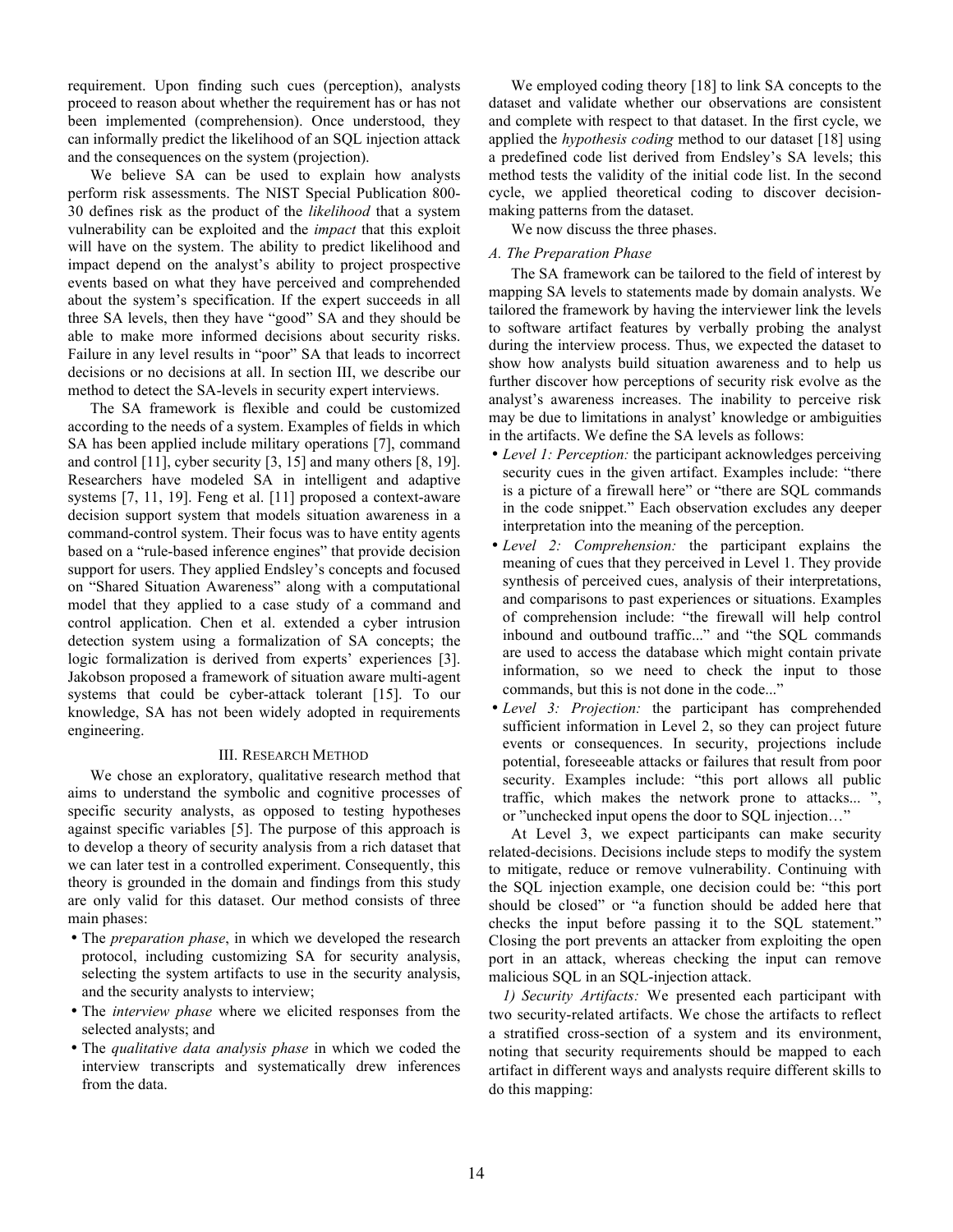*Source Code:* we present participants with JavaScript code snippets, corresponding SQL statements, and a user interface related to the snippet. The code contains two vulnerabilities, an SQL injection attack and unencrypted user information. JavaScript is a subset of a general purpose programming language, i.e., no templates, pointers, or memory management, thus, we expect analysts with general programming language proficiency and knowledge of SQL injection to be able to spot these vulnerabilities. We also list a high level security goal and we ask participants if the goal had been met.

*Network Diagrams*: we present participants two network diagrams in sequence: ND1 followed by ND2. Diagram ND1 shows an insecure network, and diagram ND2 show a network with security measures that address weaknesses in ND1. We ask participants evaluate ND2 and decide whether it is an improvement over ND1. Finally, we present 15 security requirements to participants, which we explain are part of a security improvement process, and we ask participants to assess whether the network in ND2 satisfies the requirements.

The two selected artifacts are typical examples comparable to what is taught in college-level security courses.

*2) Choosing Experts for the Study:* In this study, we aimed to observe how security expertise affects requirements analysis. However, security experts are not all equal: some people have more expertise than others in particular areas, and training in academia is different than hands-on practice. To cover a broad range of expertise, we invited former practitioners and Ph.D. students at different stages of matriculation, all working in security.

# *B. The Interview Phase*

We designed the interviews to study the *process used by the expert to* reach a solution or security-related decision, and not to study the correctness of the decision or degree of security improvement. We only ask the following kinds of questions:

- What cues did the participant look at? *(Perception)*
- How were the cues interpreted? *(Comprehension)*
- Why did they interpret a cue that way? *(Comprehension)*
- Do they recognize any other possible interpretations, if so, why? *(Comprehension)*
- What are the future consequences of each interpretation? *(Projection)*
- Based on those projected consequences, what is the best practice? *(Decision)*

Our approach differs from how SA is traditionally studied in human operator environments (e.g., airplane cockpits and nuclear power plants) using the Situational Awareness Global Assessment Technique (SAGAT), in that our participants are not immersed in a simulation per se. Rather, we present artifacts (source code, network diagrams) to participants with prompts to evaluate artifacts for vulnerabilities. We observe their ability to conduct requirements analysis in their proposed modifications (decisions) and evaluation of requirements satisfaction in ND2.

In addition, we ask participants to share information about their decision-making, such as unstated assumptions and what artifacts cues led participant to reach a decision. We were careful not to guide participants in a certain direction by keeping our questions general. We avoided questions such as: what do you *perceive*, *comprehend*, or *project*. For example, if the participant identified an attack scenario, we would follow with "why would you think such an attack would occur", or "could you describe how it could happen?" In their responses, we found participants returning to the artifact to identify cues, and explain their interpretation.

Given our interest in distinguishing novice from expert analysts, we asked participants to provide a brief description of their relevant background. Questions to elicit background information were asked twice: at the interview start, we ask participants about their security background, their education, industry experience, and security topics of interest; at the end, we ask the participant about analysis process they used during the interview and how it relates to their background while the participant is describing their analysis process. Finally, we recorded the interviews for transcription and analysis.

# *C. The Qualitative Data Analysis Phase*

Grounded analysis is used to discover new theory and to apply existing theory in a new context [5]. We apply grounded analysis [5] in three steps: (1) we transcribe the interviews; (2) beginning with our initial coding frame (see Table I), we code the transcripts, while discovering new codes to further explain the data; and (3), we review previously coded datasets to ensure the newly discovered codes were consistently applied across all transcripts. Table I shows the complete coding frame: the first eight codes (P, C, J, D, including the variants that account for uncertainty U\*) constitute the initial coding frame and were inspired by Ensley's terminology for the Situation Awareness [8]; the remaining four codes were discovered during our analysis to account for the interview mechanics. Two researchers (the first and third authors) separately coded the transcripts and then met to resolve disagreements. To efficiently identify disagreements, we used the *Fuzzy Lookup Excel add-in* that is based on fuzzy string matching developed at Microsoft Research [1]. Each coder recorded their start and stop times.

To ensure all statements are coded, we applied the null code {NA} to any statements that did not satisfy the coding criteria, such as when participants request a scrap of paper to draw a figure, or when they ask how much time is remaining for the interview, and so on. We code statements, such as: "I took a course in security..." or "I saw on the news a security breach related to this artifact" as background {BG}, including their personal experience and knowledge. If the participant compares and contrasts comprehended information from the artifact to their experience or knowledge, then that information is coded as comprehension  ${C}$ . To improve construct validity, the two raters resolved borderline cases by discussing and refining the definitions and heuristics.

After the first cycle coding, we conducted a second cycle or axial coding to identify decision-making patterns. We defined cut offs between coded sequences by sequentially numbering each statement and then assigning group numbers to statements that address the same idea. The groups serve to delineate transitions between units of analysis. We programmatically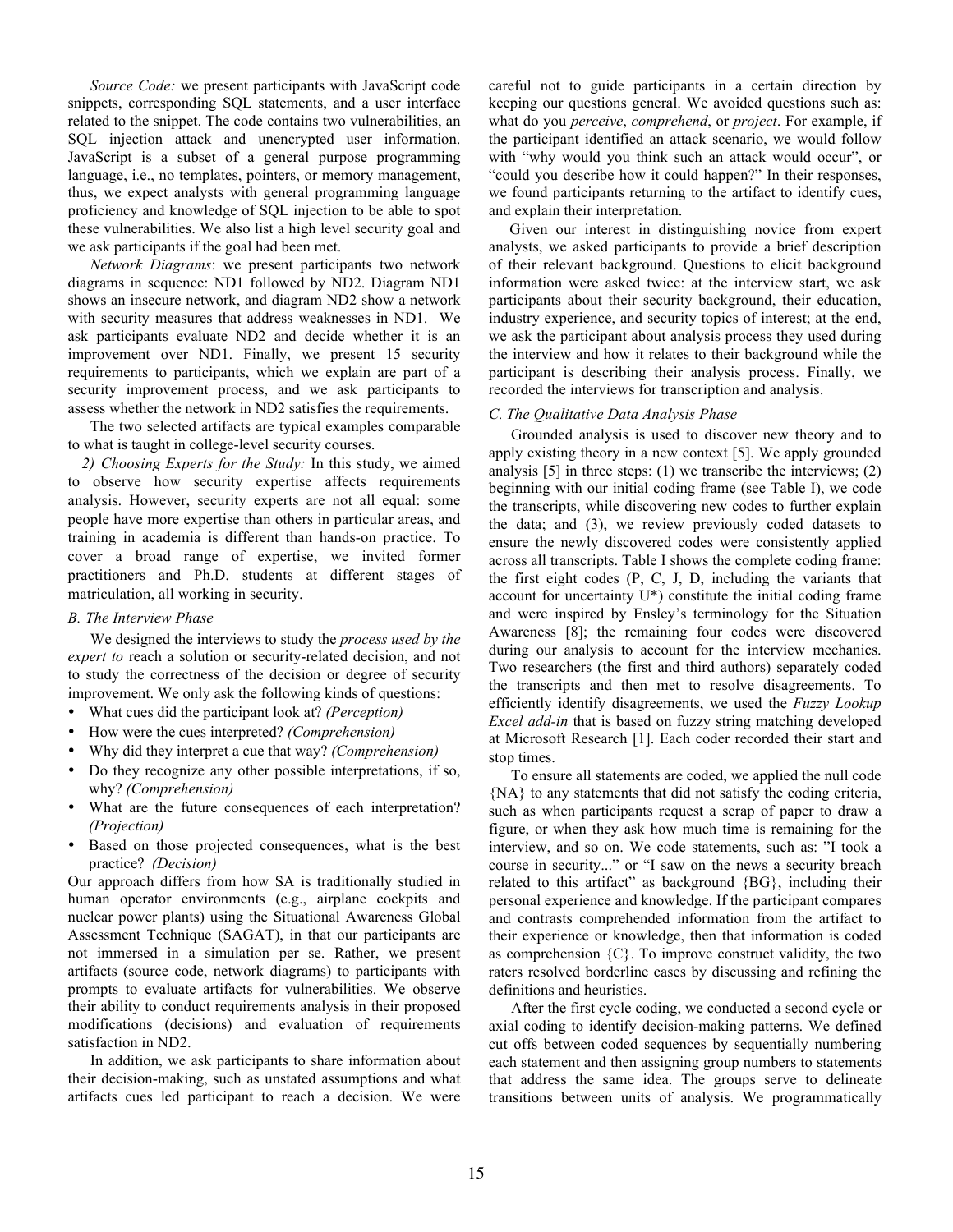extracted SA-level sequences that we later associated with separate, named patterns, and we searched the dataset without the paragraph cut offs to assess pattern validity (i.e., does the SA-level sequence always correspond to the pattern name that we assigned). We recorded false positives from results, which we report as pattern accuracy. We now discuss our results.

| <b>TABLE L</b> | SITUATION AWARENESS ANNOTATION CODES |
|----------------|--------------------------------------|
|                |                                      |

| <b>Code Name and</b><br>Acronym    | <b>Definition and Coding Criteria Used to</b><br><b>Determine Applicability of the Code</b>                                   |
|------------------------------------|-------------------------------------------------------------------------------------------------------------------------------|
| Perception (P)                     | Participant is acknowledging that they can see<br>certain cue(s)                                                              |
| Comprehension<br>(C)               | Participant are explaining the meaning of cue(s)<br>and conducting some analysis on the data perceived                        |
| Projection (J)                     | Participant is predicting possible future<br>$consequence(s)$ or $risk(s)$ involved                                           |
| Decision (D)                       | Participant is stating their decision.                                                                                        |
| Uncertain<br>Perception (UP)       | Uncertainty at perception level: participant is<br>missing certain data that would help they need to<br>analyze the artifact. |
| Uncertain<br>Comprehension<br>(UC) | Uncertainty at comprehension level: participant is<br>not missing data but they can't interpret their<br>meaning confidently  |
| Uncertain<br>Projection (UJ)       | Uncertainty at projection level: participant cannot<br>predict possible future consequences confidently                       |
| Uncertain<br>Decision (UD)         | Uncertainty in decision: participant is not confident<br>about the decision that should be made                               |
| Assumption (A)                     | Participant is stating assumption(s)                                                                                          |
| Ask Question (Q)                   | Participant is asking the interviewer questions                                                                               |
| Probe (Pro)                        | Interviewer is triggering the participant's thinking<br>with questions or guidance information                                |
| Background (BG)                    | Participant is providing information regarding their<br>personal background                                                   |
| Null code (NA)                     | Statement is not applicable to code criteria above                                                                            |

#### *D. Pilot Study*

We piloted the study on two experts: P1 is an expert with extensive hands-on and academic expertise in networks and systems security; and P2 is a novice who has only academic security experience. The purpose of the pilot is to test our interview protocol and apply any needed modifications to the questions or protocol before conducting additional interviews.

Both participants analyzed the network diagram artifact, but P2 refused to think deeper about certain details and reported more uncertainties. One insight that we observed in the pilot was the ability of the more experienced participant to make assumptions when faced with uncertainty. When the novice participant was faced with uncertainty, their solution was to ask the interviewer clarifying questions. The following excerpt is an example of an assumption that participant P1 made when they analyzed a requirement to implement time synchronization for logging and auditing capabilities (the codes in curly brackets are defined in Table I, above):

**{UP}**I don't see an NTP server on this network**{/UP} {C}**but I know that Windows Domain Controller can act as NTP**{/C}**, **{A}**so I am going to assume that when they install it they'll probably leave that box checked because it's a default option{/A}.

 ${D}I$  think that is probably happening here  ${D}I$ 

When P2 was faced with uncertainty, however, they turned to the interviewer and asked: "**{Q}** What kind of software does this thing has? **{/Q}**"

An observation during our pilot is that, although we asked participants to verify security requirements, they actually performed requirements validation. An explanation may be that security experts rely on background knowledge and apply known security requirements. We found experts often adding missing requirements, explaining how to apply a requirement, evaluating whether a requirement was feasible, and prioritizing requirements, as P1 does with ND2 when analyzing a requirement from the list pointing out that this specific requirement is less critical than another requirement that they had analyzed earlier in the interview: **{C}** but I don't think its as critical as say the DMZ one, but I think its sort of whatever is the next tier of criticality**{/C}.**

#### IV. ANALYSIS RESULTS

In this section, we report preliminary results from analyzing two additional interviews: advanced expertise (P3) and novice level expertise (P5). In total, we conducted 9 interviews; due to space limitations, however, we only present two contrasting examples. We computed Cohen's Kappa to measure inter-rater reliability for agreement between two raters [4], which was 0.65 for participants P3 and P5. Table II shows the number of coded statements for the two participants broken down by code; the two interviews yielded 526 statements covering both participants and all artifacts (code and network diagrams).

Participant P3 has more hands-on experience (+15 years) compared to P5 (almost 10 years). Alternatively, P5 has an M.S. degree in software engineering compared to P3, who has a B.S. degree. Notably, P3 with less formal education, produced more perceptions, comprehensions, projections, and decisions compared to P5 who reported more uncertainties and made less assumptions.

| Code                           | P <sub>3</sub> | P <sub>5</sub> |
|--------------------------------|----------------|----------------|
| Perception                     | 50             | 19             |
| Comprehension                  | 69             | 5              |
| Projection                     | 32             | 3              |
| Decision                       | 41             | 10             |
| <b>Uncertain Perception</b>    | 4              | 24             |
| <b>Uncertain Comprehension</b> | 15             | 20             |
| <b>Uncertain Projection</b>    | 2              |                |
| <b>Uncertain Decision</b>      | 2              |                |
| Probe                          | 93             | 17             |
| Ouestion                       | 18             | 5              |
| Assumption                     | 11             | $\overline{2}$ |
| Background                     | 3              | 3              |
| NA                             | 64             | 12             |
| Total                          | 404            | 122            |

TABLE II. FREQUENCIES OF CODED STATEMENTS FOR PARTICIPANTS P3, P5

Similar to the pilot, participants verified and validate the requirements by providing deeper analysis based on their background knowledge. Participant P3 did this more often, perhaps due to their extensive hands-on experience. The following example shows how P3 analyzes the first requirement and links the requirement to diagram ND2:

**{P}**your firewall.**{/P} {C}**which is your first point of entry to both DMZ traffic and intranet site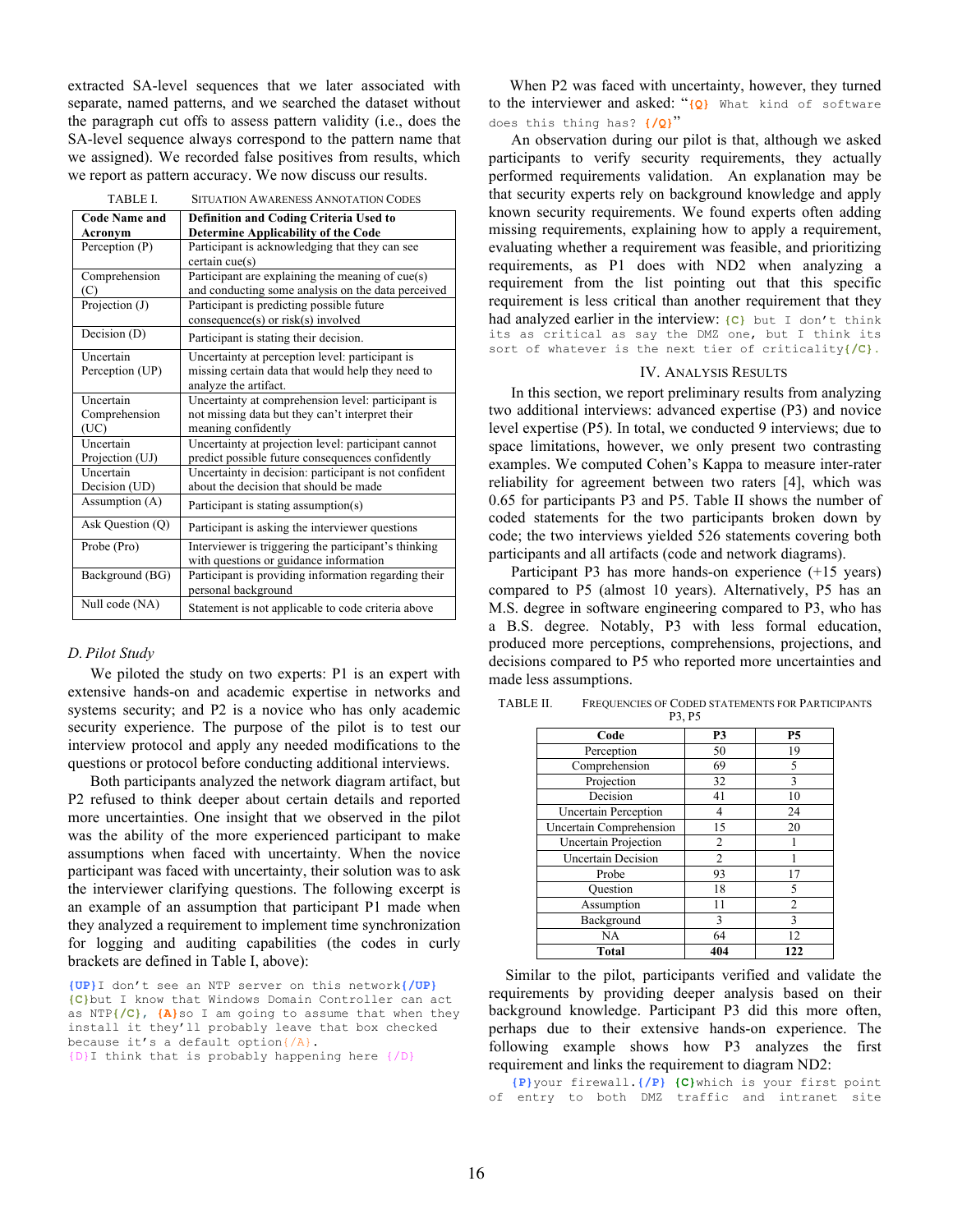traffic and also to your users, has all of these on separate subnets**{/C} {D}**So the first rule here about stuff being unavailable all comes down to whether or not this firewall is properly configured. **{/D}**

Participant P5, however, asked to see more specific information about the underlying software and configuration of the servers and firewalls. P5 also said that without detailed specifications, the requirements analysis could not be performed.

# V. DECISION-MAKING PATTERNS

Frequencies of SA-levels are insufficient to distinguish experts from novices, and conceal the participants' decisionmaking process and transitions between SA levels. To address this limitation, we extracted decision-making patterns that ground the SA framework in the data. We now present these patterns, using the acronyms from Table I to express patterns.

The classic SA pattern follows Endsley's SA framework:  $P \rightarrow C \rightarrow J \rightarrow D$ , wherein perception statements (P) precede comprehension statements (C), and the " $\rightarrow$ " means the coded statement on the left-hand side appeared before the coded statement on the right-hand side in the transcript. While this pattern did not appear in our dataset, variations on this original pattern do exist, including two occurrences of  $P\rightarrow C\rightarrow J$  for participant P3 with 100% accuracy (no false positives). Table III summarizes the identified patterns for the two participants, including the pattern sequence (Pattern Seq.), the number of occurrences (Freq.), the accuracy, which is the ratio of verified pattern instances among the total number of occurrences, and the participants who exhibited each pattern. The table presents patterns from the analysis of both participants reviewing all three artifacts (code and network diagrams).

TABLE III. VARIATIONS OF SA PATTERNS

| Pattern Seq.       | Freq. | Accuracy | <b>Participants</b>             |
|--------------------|-------|----------|---------------------------------|
| P→C→D              | 2     | 100%     | P3                              |
| C→D                | q     | 77%      | P3                              |
| C→J                | 6     | 83%      | P <sub>3</sub> , P <sub>5</sub> |
| UP→UC              | 2     | 100%     | P3, P5                          |
| $UC \rightarrow A$ |       | 100%     | P3                              |
| ∪c→o               |       | 100%     | Р5                              |

The pattern  $P \rightarrow C \rightarrow D$  in Table III shows how participant P3 jumps from comprehension to decision without reporting any projections to the interviewer. The patterns  $c \rightarrow D$  and  $c \rightarrow J$ show how a participant appears to skip perception and directly begin comprehension, which in turn, may lead to either projection or decision. These patterns do not assume that participants are not experiencing the missing SA levels. However, it may be that more experienced participants transition between SA levels more quickly in their mind than they can verbally articulate in the interviews.

The remaining three patterns in Table III concern uncertainty. Uncertainty arises when the participants are not certain about a perception (UP), comprehension (UC), and so on. Based on the few observations in Table I, uncertainty may propagate from one level to another (UP→UC), it may lead to an assumption ( $UC\rightarrow A$ ), or it may lead to a question ( $UC\rightarrow Q$ ). For example, we see participant P5's uncertain perception from looking at the source code that led to uncertain comprehension. Participant P5 expresses what would be ideal is for them to view the complete code and not only the snippet, which could provide missing cues to support their analysis:

**{UP}**You know, certainly it would be better if I actually had real code in front of me instead of having a printout. But I don't know the schema.**{/UP} {UC}**So I'm gonna have guesses, right, and then whether or not it's actually any good. I have no way to evaluate whether it's doing the right thing or not without knowing the schema. I'm not sure.**{/UC}**

The more experienced participant P3 perceives that a firewall is connected to three subnets in ND2, but was not sure what to comprehend about the firewall rules that were not shown. Hence, P3 assumes the following  $(UC \rightarrow A)$ :

**{A}** Presumably it's gonna have routing rules about which subnet can talk to which subnet and which cannot talk to which subnet. **{/A}**

This assumption improves network security, because it limits potentially malicious communications across the subnets. The less experienced participant P5, however, asked questions when faced with uncertainty ( $UC \rightarrow Q$ ):

**{P}**So looking at this one, first of all, its' nicely colorized lines,**{/P} {UC}**but I'm not sure if it's to discriminate the different networks or actually that they have different semantics such as like one network is encrypted, one network is nonencrypted.**{/UC} {Q}** Do people have to have tunnels on here?**{/Q} {Q}**Are they all administrated by the same domain controller?**{/Q}**

Less experience could lead to lower confidence, which may explain the difference between participants who produce assumptions instead of questions in the face of uncertainty. Based on how participants described their background, P3 had more hands-on experience with systems compared to P5, who had less hands-on experience and more training in research. This difference in background may explain why we observe more assumptions made by P3 as opposed to more questions asked by P5. Another difference we noticed is that P5 exhibits a stronger ability to trace requirements to network diagram elements and decides whether a requirement was satisfiable based on their comprehension. Participant P5, however, could not trace the requirements and commented that those requirements are too abstract and that they would need to see more detail to make a decision. As we discuss in Section VI, the SA levels provide insight into how security analysts make decisions to improve security.

# VI. DISCUSSION

In our study, we observe how the Situation Awareness (SA) framework can be used to measure how security analysts with varying expertise analyze requirements and specifications. The SA framework summarizes human cognition in three levels (perception, comprehension and projection) that were previously applied to user interface design [8, 10]. Compared to prior work, security requirements analysis is a natural fit for SA: analysts inspect visual notations (specifications) to evaluate requirements satisfiability; the failure to satisfy